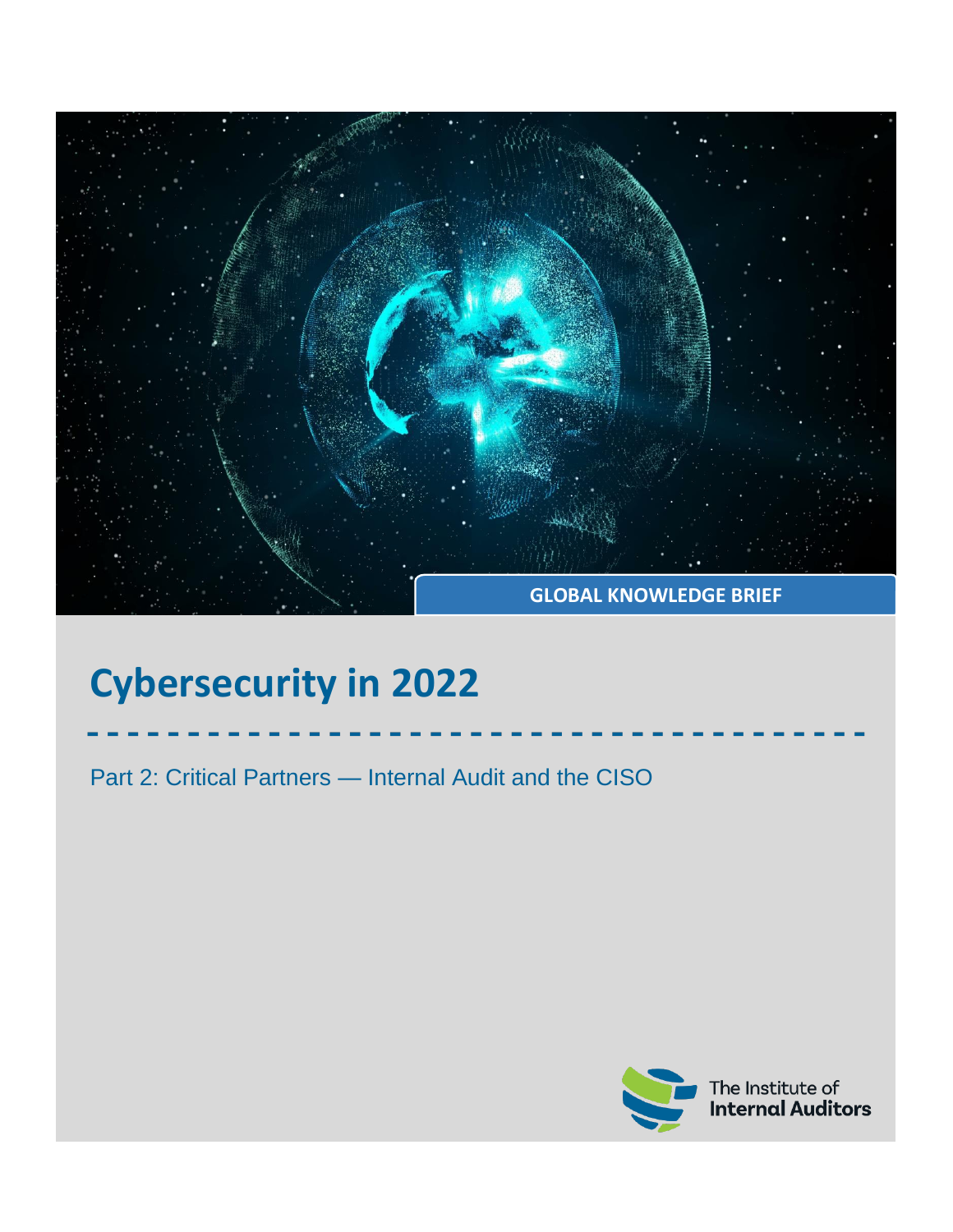## **Contents**

and the control of the control of the control of

a sa kacamatan ing Kabupatèn Kabupatèn Kabupatèn Kabupatèn Kabupatèn Kabupatèn Kabupatèn Kabupatèn Kabupatèn K

**Contract**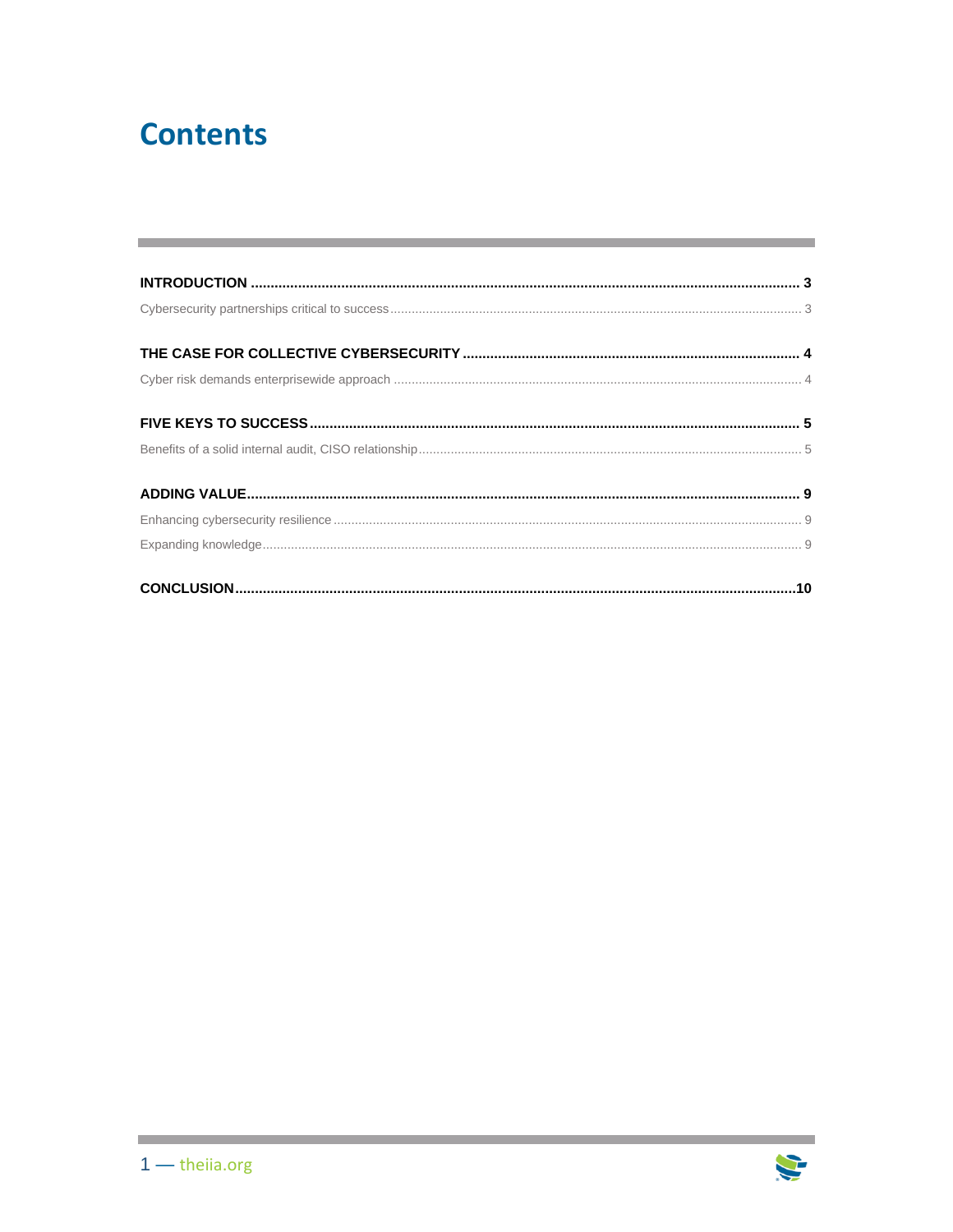#### **About the Experts**

#### **Jerry Perullo**

Jerry Perullo is the founder of Adversarial Risk Management, a Cybersecurity Program Strategy and Governance firm enabling growing companies to quickly establish mature cybersecurity programs. Prior to founding Adversarial, Perullo retired as the chief information security officer of Intercontinental Exchange (NYSE:ICE) after 20 years building and leading the cybersecurity program across a global family of critical economic infrastructures including the New York Stock Exchange. NACD Directorship Certified®, Perullo also served on the Board of Directors of the Financial Services Information Sharing and Analysis Center (FS-ISAC) for six years, most recently as cchairman. Perullo also lectures at the Georgia Institute of Technology where he is a Professor of the Practice in the School of Cybersecurity and Privacy and shares his experiences with technology risk leaders via his lifeafterCISO.com podcast.

#### **Hassan Khayal, CIA, CRMA, CFE**

Hassan NK Khayal is an internal audit manager based in Dubai. Hassan was featured by the Institute of Internal Auditors (IIA) as one of the top 15 under 30 global Emerging Leaders. Hassan holds a BBA, an MBA, and a certificate in Middle Eastern Studies. Hassan is also a CIA, CRMA, and a CFE. Hassan also holds professional certifications in robotic process automation (RPA), data analytics, Internet of Things (IoT), quality management, health and safety, environmental management, and risk management.

#### **Alan Maran, CFE**

Alan is the head of internal audit (CAE) at Chewy, Inc. He has been with the company since January 2019. In this role, he is responsible for overseeing the overall strategic and execution activities for the internal audit function. This includes performing Agile enterprise risk assessments, providing continued and timely advisory support for various activities championed by management; and assurance over appropriateness of controls on key risks identified for the organization, alignment with operations, corporate systems and IT governance, risk and compliance (GRC) across the company, continued focus on the development of the internal audit team members, with increased focus on data analytics, cybersecurity, data privacy. Alan is a seasoned audit executive with more than 22 years of experience in eCommerce, Fintech, Technology and Manufacturing Companies that continues to be passionate about learning. Prior to joining Chewy, he held progressive leadership roles starting his career at Ernst & Young, LLC, and then progressed into other various internal audit positions in multi-national, Fortune 500 organizations. He holds an MBA and Masters in Finance from Washington State University. HE also is a Certified Fraud Examiner (CFE), a Certified Blockchain Expert, and affiliate with the local chapters of the Institute of Internal Auditors.

#### **Srini Srinivasan**

Srini Srinivasan is the chief information security and data officer at Chewy, Inc. He has been with the company since October 2019, when Srini joined as the Head of Security, Data and Corporate Systems. In this role, he is responsible for overseeing information security, management of data and analytics platforms, corporate systems and IT governance, risk and compliance (GRC) across the company. Srini is a seasoned technology executive with more than 25 years of experience that span eCommerce, banking & financials services, retail and marketing. Prior to joining Chewy, he held leadership roles at Citizens Financial Group. He holds a Master's in computer science from Bharathidasan University and an MBA from Bentley University.

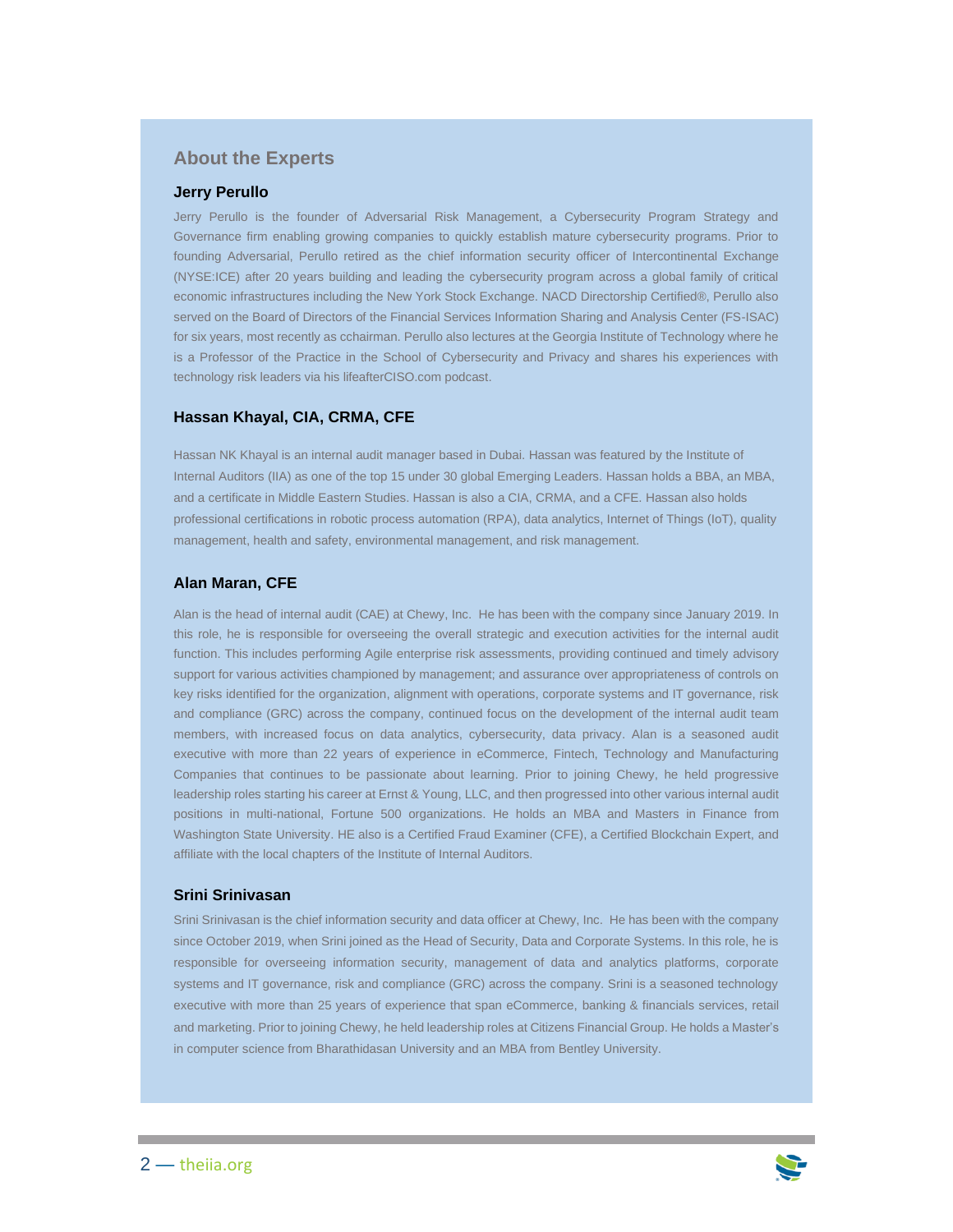### <span id="page-3-0"></span>**INTRODUCTION**

### <span id="page-3-1"></span>**Cybersecurity partnerships critical to success**

**Cybersecurity remains among the top risks** for all organizations. Surveys consistently reflect unrelenting and brazen efforts by cyber criminals to hack into sensitive data, lure the untrained and unsuspecting into divulging sensitive information, or allow access to bad actors.

For example, th[e 2022 Verizon Data Breach Investigations Report](https://www.rapid7.com/blog/post/2022/05/31/3-takeaways-from-the-2022-verizon-data-breach-investigations-report/) reflects a startling 13% increase in ransomware-related breaches in 2021, greater than the past five years combined. However, the report finds the most successful methods of ransomware attacks remain consistent — abuse of desktop sharing and remote access software (40%) and email (35%), according to the Verizon report.<sup>1</sup>

New guidance from The IIA, [Auditing Cybersecurity Operations:](https://www.theiia.org/en/content/guidance/recommended/supplemental/gtags/gtag-auditing-cybersecurity-operations-prevention-and-detection/) Prevention and Detection (GTAG), is designed to help organizations examine and prioritize assurance over cybersecurity operations. It aims to help internal auditors define cybersecurity operations, identify its components, consider relevant control guidance in IT control frameworks, and understand approaches to auditing cybersecurity operations.

One key to improving cybersecurity assurance not covered in the guidance is having a healthy relationship between heads of internal audit and chief information security officers (CISOs). This potentially symbiotic relationship can help align internal audit and information security on frameworks, risks, and controls while supporting management of the expanding cybersecurity risk profile.

This Global Knowledge Brief examines the benefits of a strong relationship between heads of internal audit and their information security counterparts, looks at paths to establishing and nurturing such relationships while ensuring internal audit independence, and assesses how these partnerships can add value to the organization.

<sup>1.</sup> "3 Takeaways From the 2022 Verizon Data Breach Investigations Report," J. Mack, Rapid7, May 31, 202[2, https://www.rapid7.com/blog/post/2022/05/31/3-takeaways-from-the-2022-verizon-data-breach](https://www.rapid7.com/blog/post/2022/05/31/3-takeaways-from-the-2022-verizon-data-breach-investigations-report/)[investigations-report/.](https://www.rapid7.com/blog/post/2022/05/31/3-takeaways-from-the-2022-verizon-data-breach-investigations-report/)

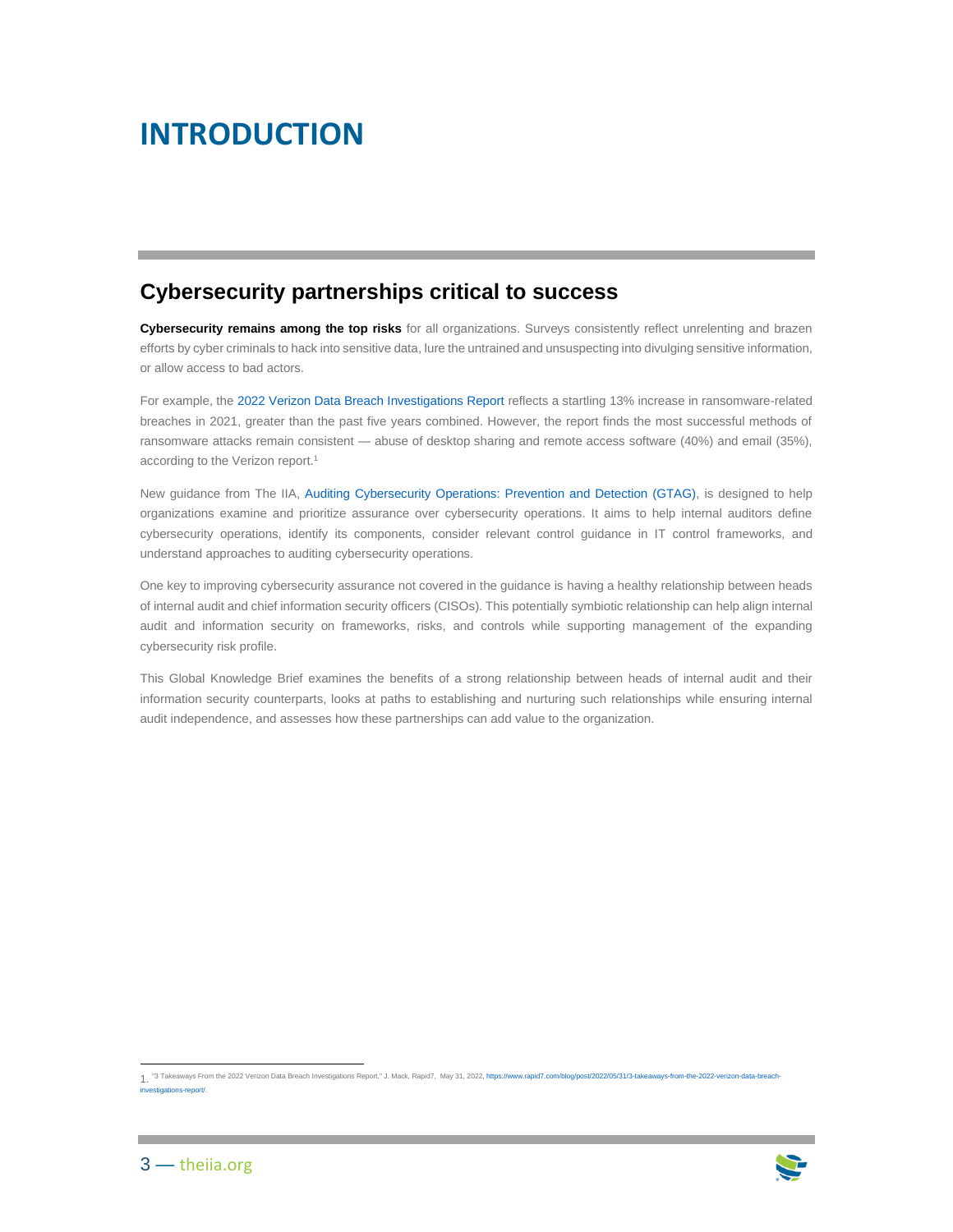## <span id="page-4-0"></span>**THE CASE FOR COLLECTIVE CYBERSECURITY**

### <span id="page-4-1"></span>**Cyber risk demands enterprisewide approach**

**Cybersecurity remains a growing and evolving risk area** with each year seeing the schemes of cybercriminals grow more sophisticated and abundant. There is no shortage of statistics to show organizations remain vulnerable to cyberattacks. At the same time, pressure grows for organizations across the industry spectrum to embrace data-driven business strategies that rely heavily on collecting, managing, analyzing, and utilizing data while leveraging new technology to improve performance and the bottom line.

As with other significant risk areas, cyber risk should be understood and managed across the organization. Yet few organizations take an enterprisewide approach to managing cybersecurity, according to ["The State of Cyber Resilience"](https://www.marsh.com/us/services/cyber-risk/insights/the-state-of-cyber-resilience.html?utm_source=forbes&utm_medium=referral-link&utm_campaign=gl-cyber-risk-2022-the-state-of-cyber-resilience), a report from Microsoft and insurance brokering and risk management firm Marsh. Based on a survey<sup>2</sup> of more than 600 cyber risk decision makers, the report found only about 4 in 10 organizations involve legal, corporate planning, finance, operations, or supply chain management in making cyber risk plans.<sup>3</sup>

"One thing holding back confidence is that most companies have not adopted an enterprisewide approach to cyber risk one that at its core is about broad-based communication and fosters collaboration and alignment between stakeholders during key decision–making moments of truth on their cyber resilience journey," <sup>4</sup> according to the report.

Among the key risk trends identified in the report:

"Cyber-specific enterprisewide goals — including cybersecurity measures, insurance, data and analytics, and incident response plans — should be aligned to building cyber resilience versus simply preventing incidents, as every organization can expect a cyberattack." 5

To support an effective enterprisewide approach, heads of Internal audit can contribute significantly by establishing and nurturing relationships with CISOs. Such relationships must be based on mutual understanding, aims, and respect.

Veteran CISO and Adversarial Risk Management founder Jerry Perullo, formally with NYSE-parent Intercontinental Exchange (NYSE:ICE), said poor communications or unclear understandings of information security and internal audit roles can hurt alignment on cybersecurity. Conversely, a good relationship between the heads of internal audit and information security opens the door to a deeper understanding of goals, strategy, operations, and policies that can make internal audit — and by extension its findings and recommendations — more relevant to cyber risk leaders, executive management, and the board, he said. What's more, a strong relationship between internal audit and information security teams expands knowledge of each area's critical mission and how they both support overall cybersecurity.

"At the end of the day, internal audit wants to get educated about information security," Perullo said. "There are many ways to do this, but there's nothing like learning from the [information security] team itself."

In his consulting work with start-ups, Perullo often begins by setting up governance programs for cybersecurity. That typically involves creating a cross-functional cybersecurity governance committee that can include executive management, finance, legal, and information security. They also often include senior internal audit executives as observers, he said.

3. Ibid.

4. ibid.

5. ibid.





<sup>2.</sup> "The State of Cyber Resilience," March, Microsoft, 202[2, https://www.marsh.com/us/services/cyber-risk/insights/the-state-of-cyber-resilience.html?utm\\_source=forbes&utm\\_medium=referral-link&utm\\_campaign=gl](https://www.marsh.com/us/services/cyber-risk/insights/the-state-of-cyber-resilience.html?utm_source=forbes&utm_medium=referral-link&utm_campaign=gl-cyber-risk-2022-the-state-of-cyber-resilience)cyber-risk-2022-the-state-of-cyber-resili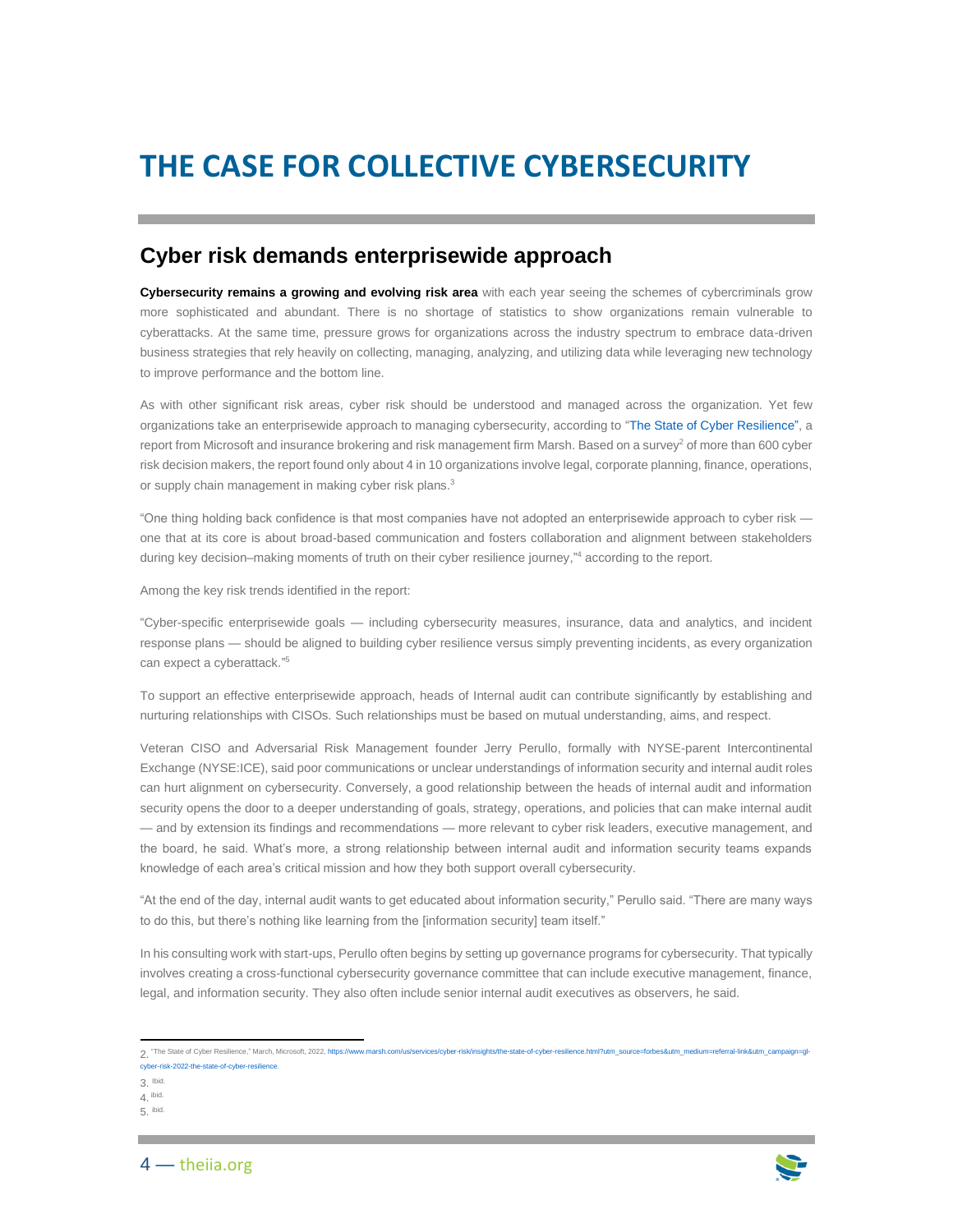## <span id="page-5-0"></span>**FIVE KEYS TO SUCCESS**

### <span id="page-5-1"></span>**Benefits of a solid internal audit, CISO relationship**

**Internal audit and CISOs identify numerous benefits** of a well-crafted partnership. The details and sophistication of such partnerships can vary depending on factors such as the size of the organization, the level of regulation in each industry, or an organization's cybersecurity risk profile. However, five areas emerge where collaboration and cooperation can create clear benefits no matter the size of the organization or the industry in which it operates.

#### *Understanding and aligning on the organization's cyber risk profile*

A risk profile is a quantitative analysis of the types of threats an organization faces. From a cybersecurity perspective, such an analysis identifies assets and cyber risks, examines policies and practices designed to manage those risks, and strives to understand any vulnerabilities that may be present. Internal audit's understanding of the cyber risk profile provides a foundation to build an audit plan that not only supports the organization's overall approach to cybersecurity but can also improve internal audit's relevance and value in this critical area.

Alan Maran, head of internal audit at Chewy, Inc., has developed a strong relationship with the organization's CISO, Srini Srinivasan, over the three years since the online retailer of pet food and other pet-related products went public. Srinivasan said information security partnered with internal audit, legal, and other stakeholders to comprehensively assess and measure the company's cyber risk profile based on th[e NIST Cybersecurity Framework.](https://www.nist.gov/cyberframework)

"That is our baseline," said Srinivasan. "We then set out a three-year roadmap for cybersecurity and governance, and we tailored it and enhanced it based on the cybersecurity framework assessment that we did. We now do an assessment on an annual basis to see if we are making improvements in those areas of opportunity and assess how our overall risk scores measure up."

This collaborative approach involving internal audit from the onset allowed for a mutual strategy that incorporates internal audit assurance and advisory services with the goal of consistently improving Chewy's overall cybersecurity posture.

"It isn't a perspective of, 'I always need to audit IT and security.' We need to also support it," Maran said. "From the internal audit side, we see we are a partner with a strong mentality of supporting Srini and his team into developing a whole strategy."

An added benefit of the collaboration is that information security and independent assurance are being incorporated into new projects early on. In other words, information security, internal audit, and governance controls are no longer afterthoughts, Srinivasan said.

"What we do is, as the project initiatives are getting underway, both our teams are getting involved and partnering with the engineering teams, product teams, the business teams. . . What are the security considerations? Are we following the best practices?" said Srinivasan.

This approach helps identify, minimize, and, if possible, eliminate cyber risks by building appropriate processes and controls as the project is developed, Srinivasan said. "So, when the project goes live, it becomes very easy for both our [teams] because we have a solid understanding. When we follow through with either audit control assessments or access reviews or governance controls, we have a lot more insights."

#### *Understanding roles*

The relationship built by Maran and Srinivasan was aided greatly by Chewy being a relatively new publicly traded company, which provided an opportunity to shape the relationship from the ground up. This also set up an expectation of open and frequent communication between Maran, Srinivasan, and their teams.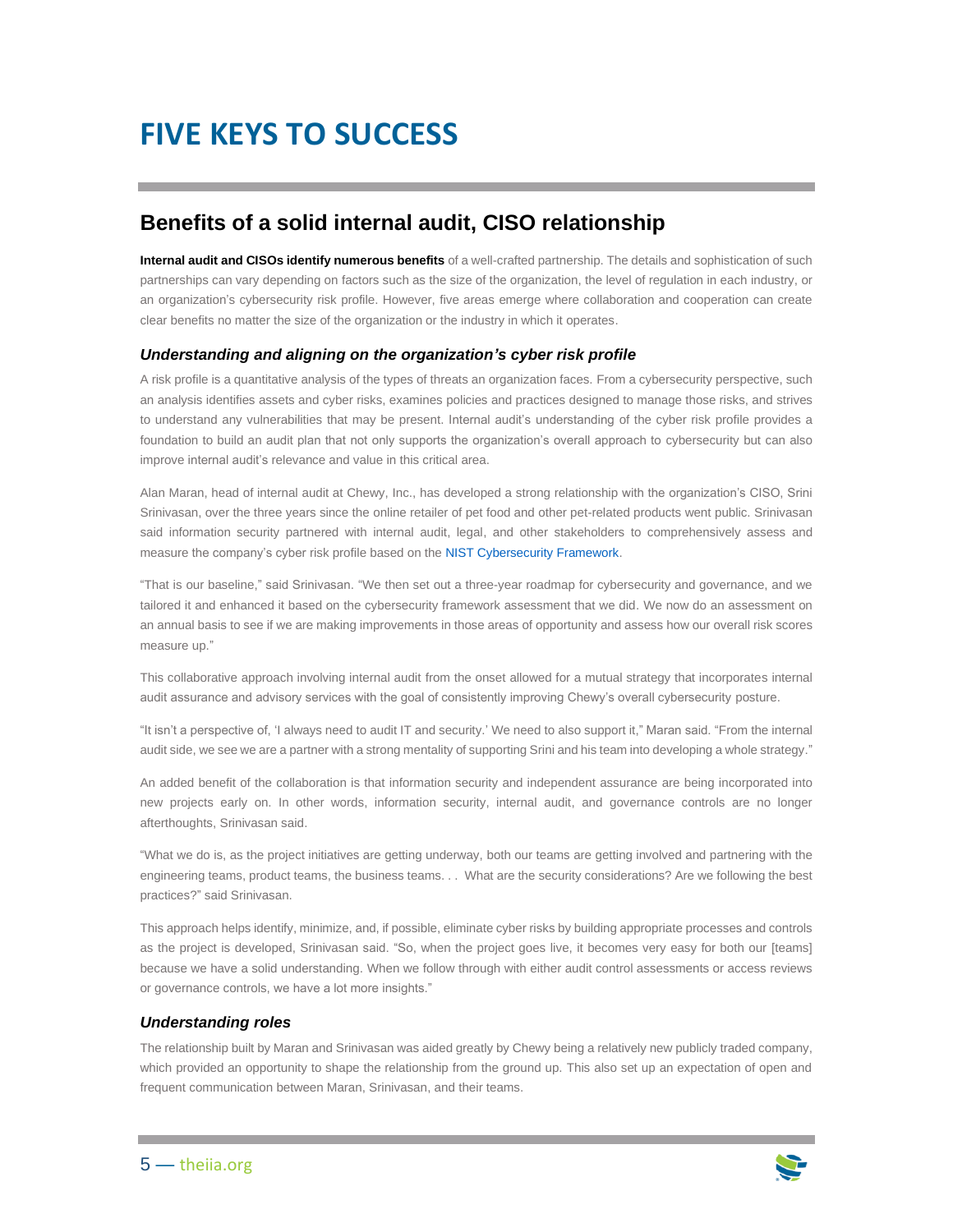"It was an ideal way to establish this transparency and trust among the key stakeholders, so we didn't want to let this opportunity go by," Srinivasan said.

This is not to say that there are never disagreements. But when conflicts do arise, the relationship makes it easier to debate them and come up with a solution that serves both sides, Srinivasan said.

"There is no benefit for me to keep anything away from internal audit," he said. "The more that they know about what we are doing . . . the greater level of appreciation they have. In the same way from the internal audit perspective, I can tell you that I think there are no 'gotchas' here."

Ultimately, the collaborative approach allows for operating in an agile fashion where internal audit is part and parcel to a process where deficiencies can be detected and addressed earlier, Srinivasan said.

Maran adds that the frank interplay affirms and reinforces the mutual understanding of roles.

"Srini is not assuming that we know it all, but at the same time, he's being respectful of our concerns and our point of view," he said.

#### *Relevance*

Providing assurance insights and findings on critical issues at the right time is one of internal audit's biggest challenges in any risk area, but particularly so for cybersecurity. This ever-evolving and fast-paced risk demands that assurance be relevant and timely.

Perullo warned that internal audit engagements and related recommendations that don't align to the organization's cybersecurity mission can do more harm than good. They can create confusion within information security about what internal audit wants to see, particularly if internal audit isn't sure.

"Internal audit may not initially have a good idea of what it wants to see," he said. "It's better to collaborate pre-audit and observe the cyber governance process to ensure audits are aligned with the mission."

Hassan Khayal, an internal audit consultant with expertise in cyber, said this is an area where internal audit is particularly vulnerable to criticism. Too often, internal auditors resist getting to know members of the IT or information security teams and learning more about the subject under the guise of protecting internal audit independence.

"I shamelessly went with my first assignments and would tell the IT person, 'Listen, I'm here more to learn from you more than anything else.' I would take the person with the process understanding or the technical understanding and have a friendly lunch conversation so that I got to know exactly the nitty gritty parts of what they're doing."

This education process also helps the internal auditor understand the organization's cybersecurity maturity, which is critical to providing relevant recommendations, Khayal said.

"If you're talking about the small-to-medium-size enterprise, or even a larger organization that is not publicly traded, then there is only so much you can do or should do," he said. "At a certain point, recommendations can be too aggressive, so the recommendations you're making are not realistic."

Building a strong relationship between internal audit and information security teams reduces the likelihood of irrelevant or misguided audit engagements and recommendations. That benefit has been affirmed at Chewy.

"Alan's team and Alan himself are very conversant with what is our overall security strategy, from a technology perspective, what are we doing about it, and what are some of our top risks," Srinivasan said. "So, we don't have the huge gap between the risk ratings and our internal capabilities. This is going to continue to help us do a better job in terms of improving the overall knowledge of our team or our team members at Chewy as well as our leadership team."

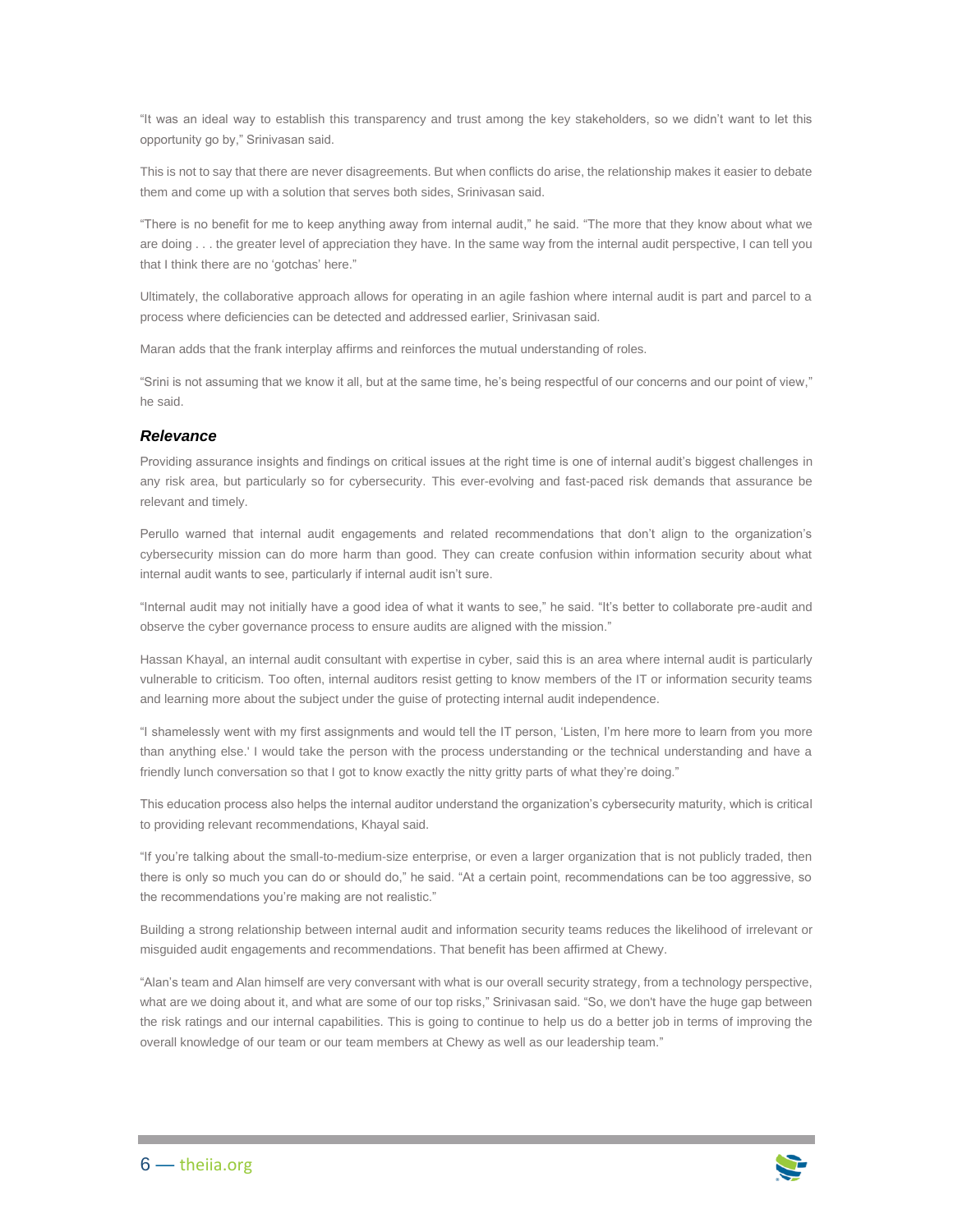#### *Communicating to the board and executive management*

Chewy's organizational culture provides a greater risk view supported by open conversations. Maran and Srinivasan have taken on the roles of educating stakeholders — executive management and the board — about their collaboration and the benefits it has yielded.

"In a lot of organizations out there, people are taking the siloed approach. It's like, 'Oh, it's IT security, so we will talk with the CISO, and the CISO will take care of it.' But within an integrated risk management or enterprise risk management perspective, any risk that we see for the company can come back to the whole enterprise," Maran said. "A cyberattack can impact your operations, your deliverables, and your financials. Srini also has done a good job of educating leadership on what we're doing and on the risks we're mitigating. So, from that perspective, it's been a collaboration."

This also translates into timely and nimble responses to changing risk and regulatory cyber landscapes. For example, Maran and Srinivasan have growing confidence that the organization can respond to the proposed cybersecurity reporting rules from the U.S. Securities and Exchange Commission unveiled in the first quarter of 2022.

That collaboration goes beyond information security and internal audit, as well. "It's not limited to the security of the organization," Srinivasan said. "We have other key stakeholders where we have similar partnerships, including the accounting team and legal team. I think establishing these transparent relationships sets us up very well when these evolving regulations and additional requirements come into the picture."

While Chewy's leadership benefits from consistent and unified messaging, Khayal warns of significant dangers when leadership isn't kept up to date on the organization's cybersecurity status and needs. IT and cybersecurity can quickly become viewed simply as cost centers when leaders aren't informed and educated about it, he said. When internal audit shies away from understanding information security, they are less likely to provide valuable and relevant assurance in this area, Khayal said. This affects views on cybersecurity from the executive management and the board perspective.

#### *Protecting and respecting independence*

Khayal, who is working on becoming a certified information systems auditor (CISA), said his commitment to achieving the certification has already boosted his credibility among IT and information security professionals. It also has allowed him to interact with those co-workers at their level, making it more likely they will volunteer information that might be deemed too advanced or complex for an auditor who comes in only when carrying out an audit engagement. What's more, he doesn't see that interaction as a threat to his ability to conduct an independent and objective audit engagement.

"At the end of the day, you are at the workplace," he said. "When we tell auditors to be independent, I personally don't believe that we're telling them, 'You cannot have friends at work; you should always go have lunch by yourself.'"

Khayal said he takes this approach across all areas of the organization. He'll talk Linux with computer staff, or social media with marketing staff.

"It is a good opportunity to develop yourself professionally while maintaining relationships," he said. "It's like when we tell our audit clients or auditees, 'We are looking at the process and the transactions; we're not going after the people.' So, when you take people out to lunch, you're not taking the process or the transaction."

At Chewy, the close working relationship between Maran and Srinivasan supports mutual understanding of the need for independent verification, Maran said.

"The nature of our profession is to trust but verify. From an objectivity standpoint, I have a duty to do that," he said. "So, yes, we trust to a certain level, especially incremental things we have tested. In most cases we validate that things have not changed. But I continue to also test the integrity of the information provided by management. We don't look at a report just at face value; we go back to the source to ensure we are getting the same results as they are to ensure it is complete and accurate."

Ultimately, understanding each other's' role in the organization makes it easier, Maran said.

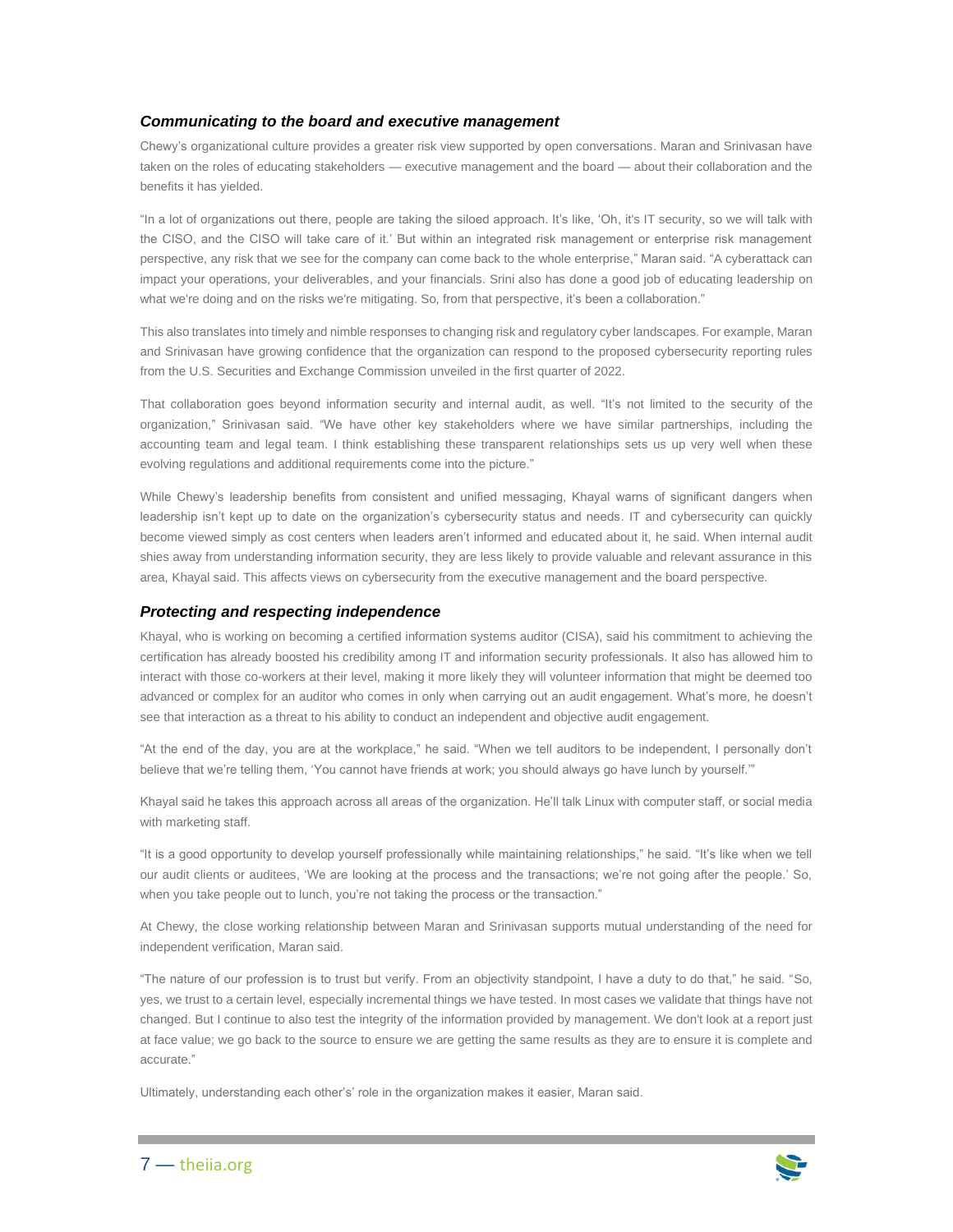"There's an agreement here. Here's what I need to do. Here's the assurance I need to provide to senior leadership — the board, stakeholders and to the audit committee," he said. "We are aligning on the audits we're going to do for the year. We align on the scope. Yes, we sometimes have conversations about our point of view and how each other sees it, but we rarely disagree in the risk areas we need to provide assurance over."

Srinivasan adds that the focus on a data-driven approach to cybersecurity assumes there will be agreement on the facts between information security and internal audit.

"If there is any disagreement, we need to work through and get to the same set of facts," he said. "Then you can have some level of subjectivity that individually we may say, 'Okay I feel this is medium criticality or high criticality or low criticality'. I think that leads to a healthy discussion and outcome, rather than butting heads without having a common frame of reference."

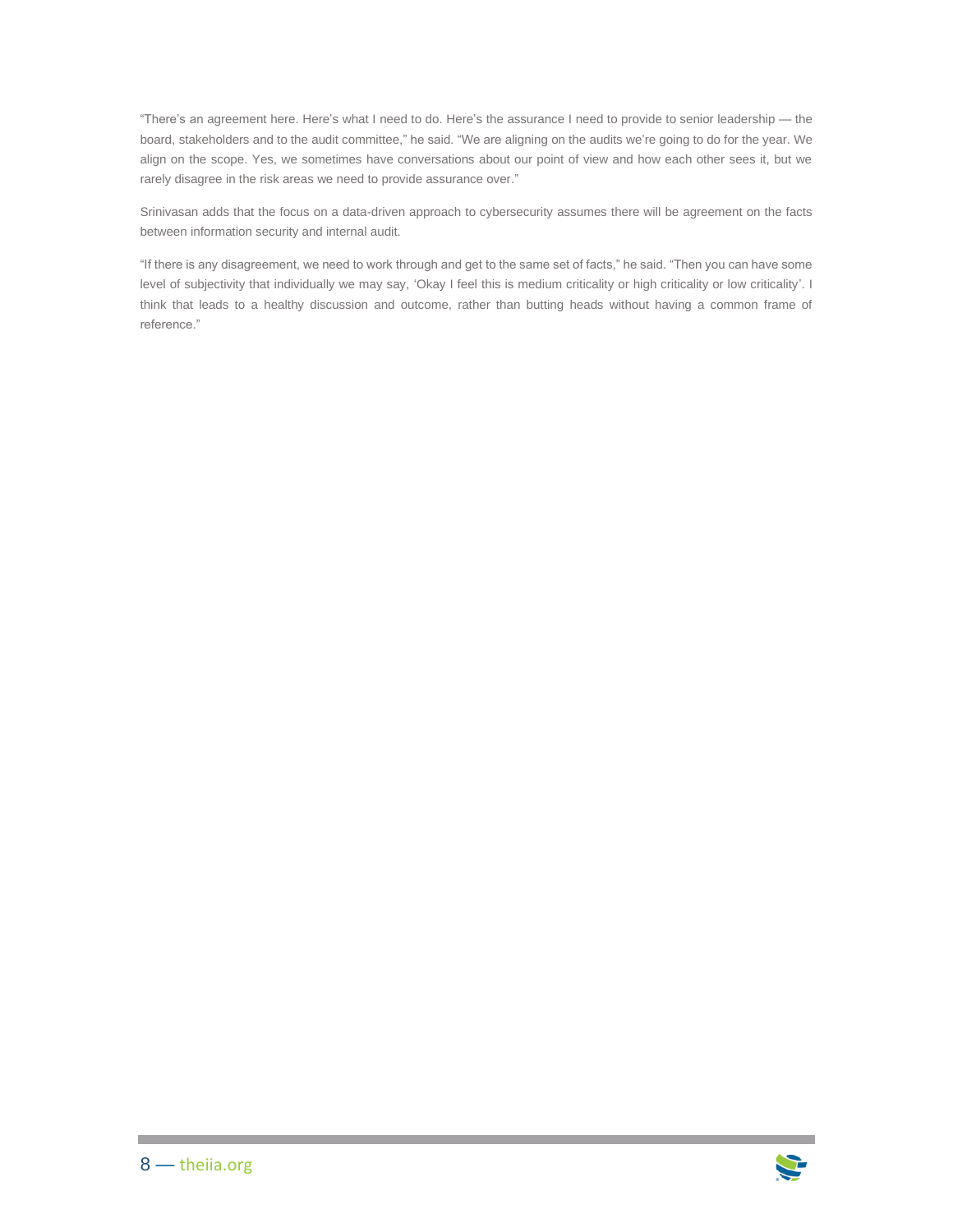## <span id="page-9-0"></span>**ADDING VALUE**

### <span id="page-9-1"></span>**Enhancing cybersecurity resilience**

**Srinivasan said his approach from the onset was to stay true** to Chewy's mission. That meant accomplishing three things: practicing the company's internal operating principles, ensuring alignment between information security and internal audit, and building trust through transparency.

"I think we have come a long way, and this is really paying off a lot in terms of what it takes from the team members and leadership to kind of keep each other up to date," he said.

As noted earlier, the high degree of communication, collaboration, and cooperation supports an agile approach that incorporates internal audit in the cybersecurity process continually. Srinivasan notes that major forces, such as the growing focus on sustainability, supply chain considerations, market conditions, geopolitical developments, and more require resilient approaches to cybersecurity and related assurance.

"I think that forces us to be alert and nimble and responsive and relevant," he said. "If we go with a classical waterfall approach with longer lead times, we will miss the boat. So, I'm glad for the level of engagement that we have."

### <span id="page-9-2"></span>**Expanding knowledge**

**Another intrinsic benefit from the partnership** is how both teams have evolved and grown in their understanding and appreciation of each other's approaches to achieving the same goal — keeping the organization cyber-secure.

"We're always checking each other's technical knowledge in terms of, 'Did we look at this? Are you thinking about that? Here's my angle on this risk analysis — does it align with your perspective, as well?'," Maran said. "So, from the get-go we're already thinking about where we will be looking, and Srini is participating in the kickoff meetings. He's in the conversation before we start auditing. There are truly no surprises."

But the real added value comes from the collaboration once audit engagements are executed and internal audit deals directly with IT and security personnel.

"From the career development perspective, especially with IT and cybersecurity mindset, it's actually really rewarding because you do see a lot more than just checking boxes and saying, 'Did you do this?'," Maran said. "There's a lot more. There's interpretation; there's technical expertise that needs to be done right, so I think that's where my team learns a lot."

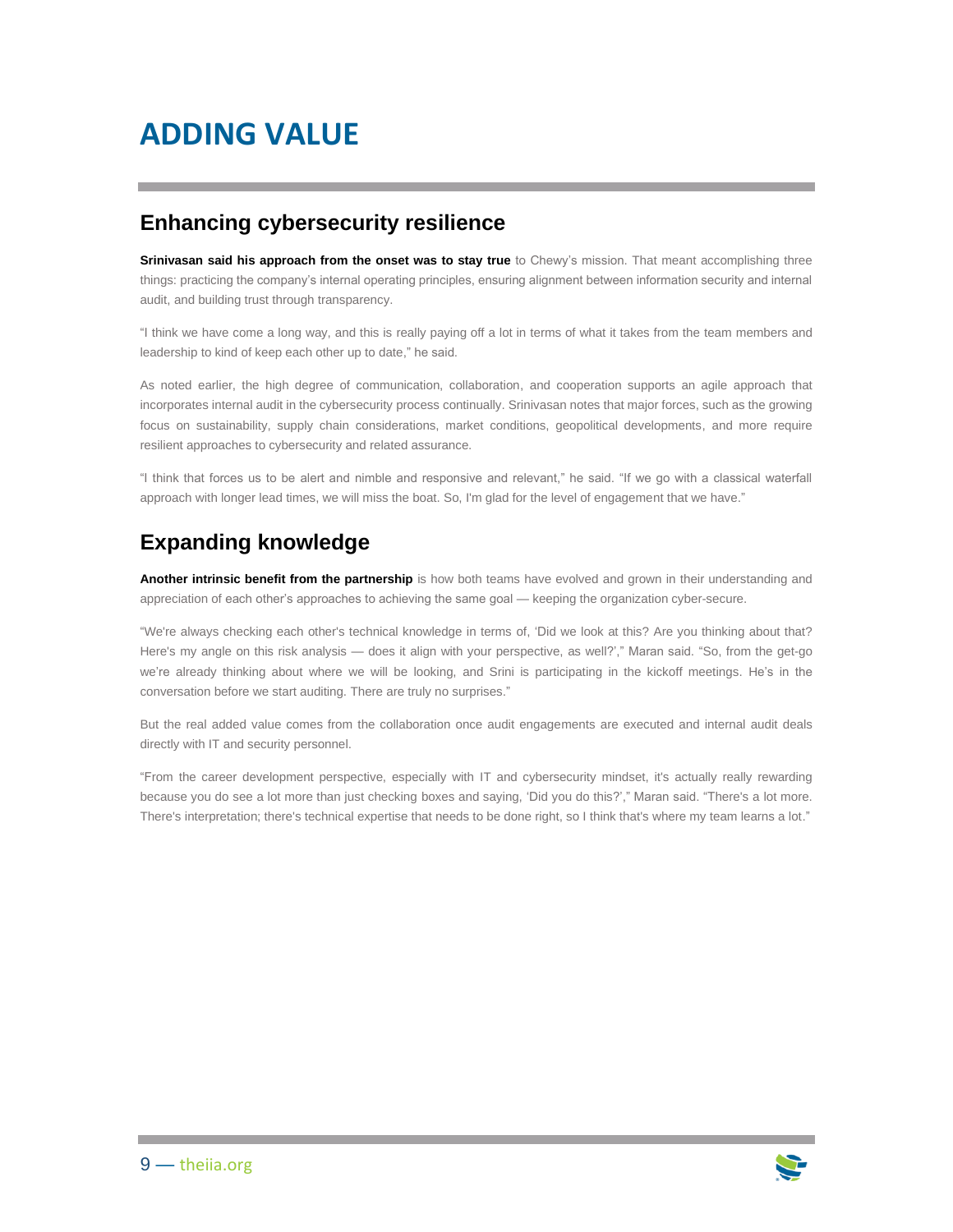## <span id="page-10-0"></span>**CONCLUSION**

**A healthy relationship between internal audit and information security** offers multiple benefits to the organization, primarily in aligning and understanding the organization's cyber risk profile — from vulnerabilities and opportunities to maturity and penetration testing.

What's more, a sound relationship can enhance resilience and agility should the organization need to respond to cyber incidents, changes in factors that influence cybersecurity, or the evolving regulatory landscape. It helps provide consistent and unified messaging to the C-suite and board about cybersecurity risks, needs, priorities, and health. Internal audit independence can be successfully protected, even enhanced, when both sides develop deeper understanding and appreciation of roles, approaches, and duties. Ultimately, a solid relationship between heads of audit and CISOs can strengthen IT security by supporting an enterprisewide approach to cybersecurity.

"The mindset is shifting from simply auditing — 'I need to come in and assess and come in with meaningful observations' — to really saying, 'This is my company; this is what I really care for; and this is how I'm going to help this team to be successful,'" Maran said.